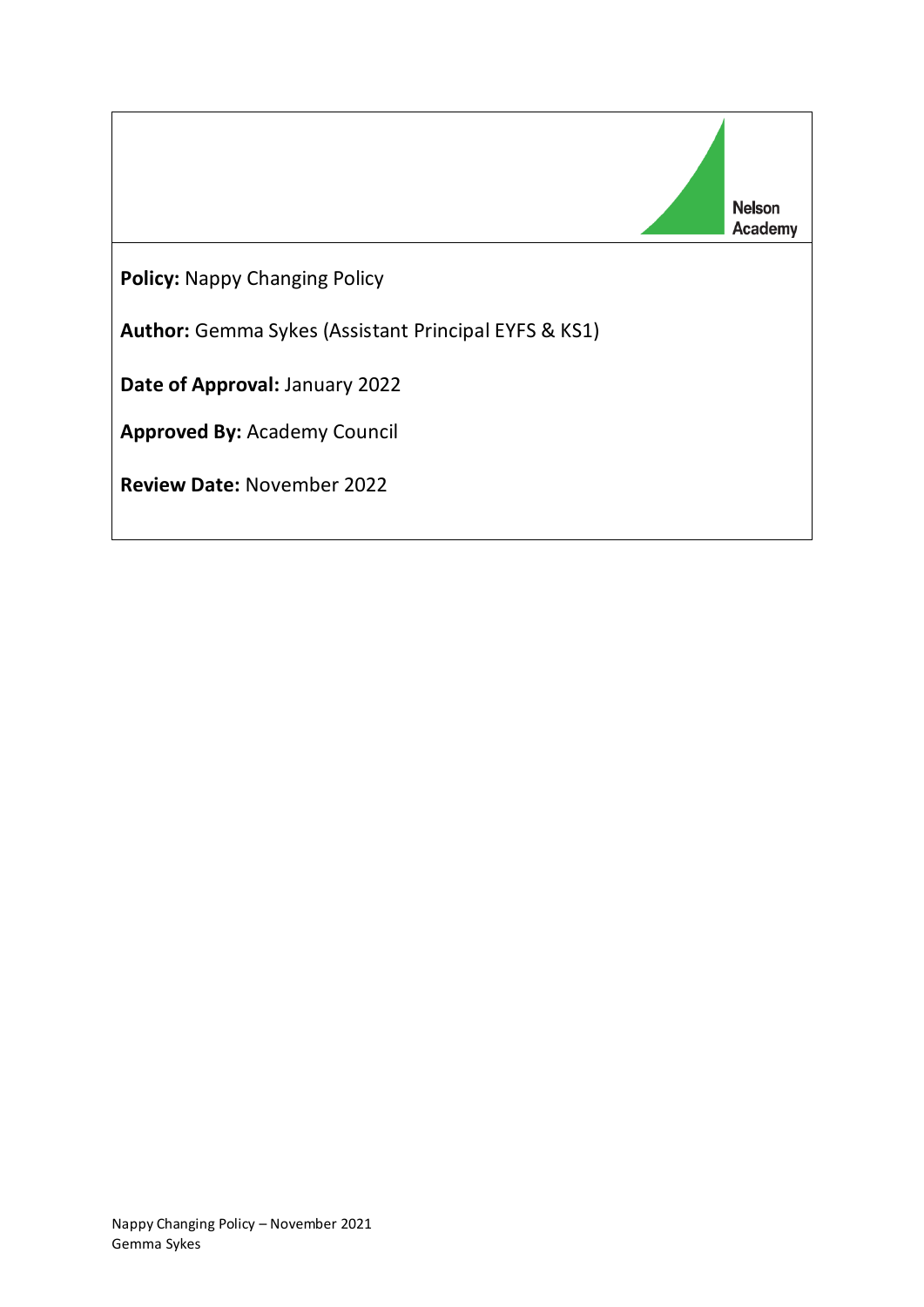

#### **Introduction**

At Nelson Academy and Nelson Nursery we understand that children are at different development stages and unless there are any medical or developmental reasons why this would not be appropriate, we work in partnerships with parents to support children towards independent toilet training.

As a school, we aim to be inclusive to all children and to give consideration to the individual needs of each child. We see toilet training as a self-care skill that all children should have the opportunity to learn through the full support of adults.

The policy will be used when supporting children requiring nappy changing and other related personal care tasks. It has been written to ensure that best practice is always carried out and that procedures followed, comply with the legal requirements of the Early Years Foundation Stage Statutory Framework.

#### **Aims**

- To ensure that children in our care are comfortable and happy at all times.

- To safeguard the rights and promote the welfare of children.

- To provide guidance and reassurance to staff who are required to change children.

- To assure parents/carers that staff are knowledgeable about personal care and that their child's individual needs are taken into account.

- To protect children from discrimination and ensure the inclusion of all.

#### **Basic Principles**

At Nelson Academy and Nelson Nursery, staff will follow key principles when changing a child's nappy:

- Children have the right to feel safe and secure
- Children will be respected and valued as individuals
- Children have the right to privacy/dignity

- In order to promote and develop greater independence, children need to be supported in their understanding of toileting procedures.

To ensure children are comfortable and happy, nappies will be checked at regular intervals and promptly changed when required (i.e. when wet or soiled).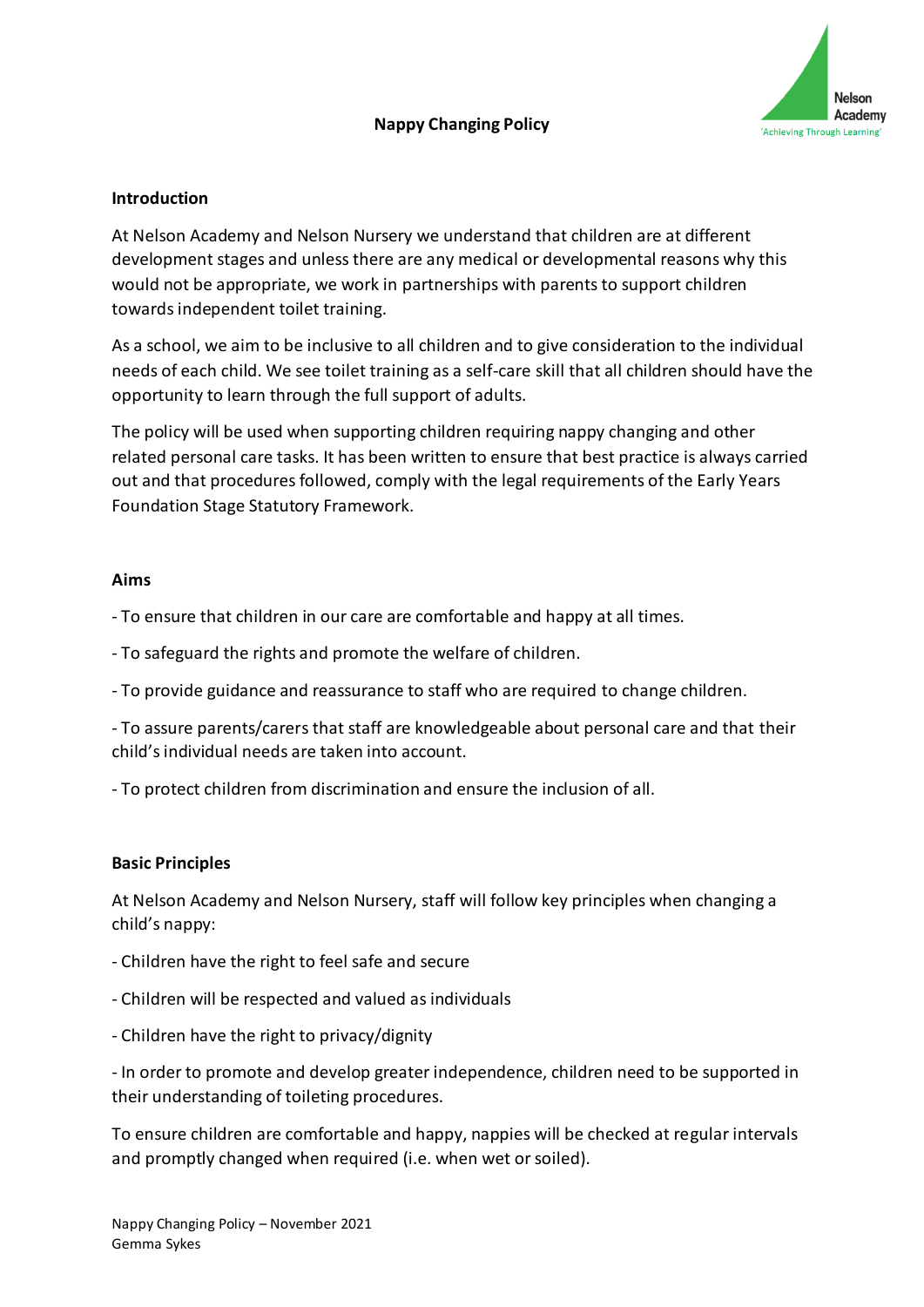## **Vulnerability to abuse**

As a Primary School and Nursery we ensure that all staff are familiar with our Safeguarding Policy as well as our procedures to help develop each child's resilience and protect them from any form of abuse.

It is important that children are changed in a reassuring and caring way by staff. It is important that we signal our intention to change a child's nappy before doing so, ensuring that the child understands and anticipates what is going to happen, as appropriate to their level of development. This helps give children the important message that not just anyone can pick them up, take them off and undress them.

Staff should always change children in the nappy-changing area or suitable environment. While allowing for privacy, these areas are not locked. This is part of making sure that there is a culture of openness which safeguards children and ensures all adults follow safe working practices.

## **Working with Parents/Carers**

- We will work with parents/carers when developing a child's nappy changing routine.

- Where parents/carers are present, e.g. during the settling in period, they will be asked to change their child's nappy.

- If a child has any disability or medical need that may affect their personal care routine, a Health Care Plan will be drawn up in agreement with parents/carers.

- Parents will be asked when their child first starts at Nelson Academy and Nelson Nursery whether or not they have any particular needs or any special words or actions, used during their nappy changing procedure.

- Any significant observations made during a nappy changing procedure will be notified to the parents/carers at the end of the session (i.e. badly soiled nappy/strong urine etc.)

- If a child is unduly distressed about having their nappy changed, parents/carers will be contacted to discuss the matter and a plan will be put into place.

## **Protection for Staff**

Nappy changing procedures will be carried out by a member of staff who has been DBS checked. Protection for that person will be undertaken in the following ways;

- Staff will be trained in good working practices which comply with Health and Safety regulations.

- Staff will discreetly inform other members of staff that they are taking a child to change.

- Each instance of intimate care will be recorded by the adult completing it. Details will include: What personal tasks were carried out and by whom as well as the time and date it was completed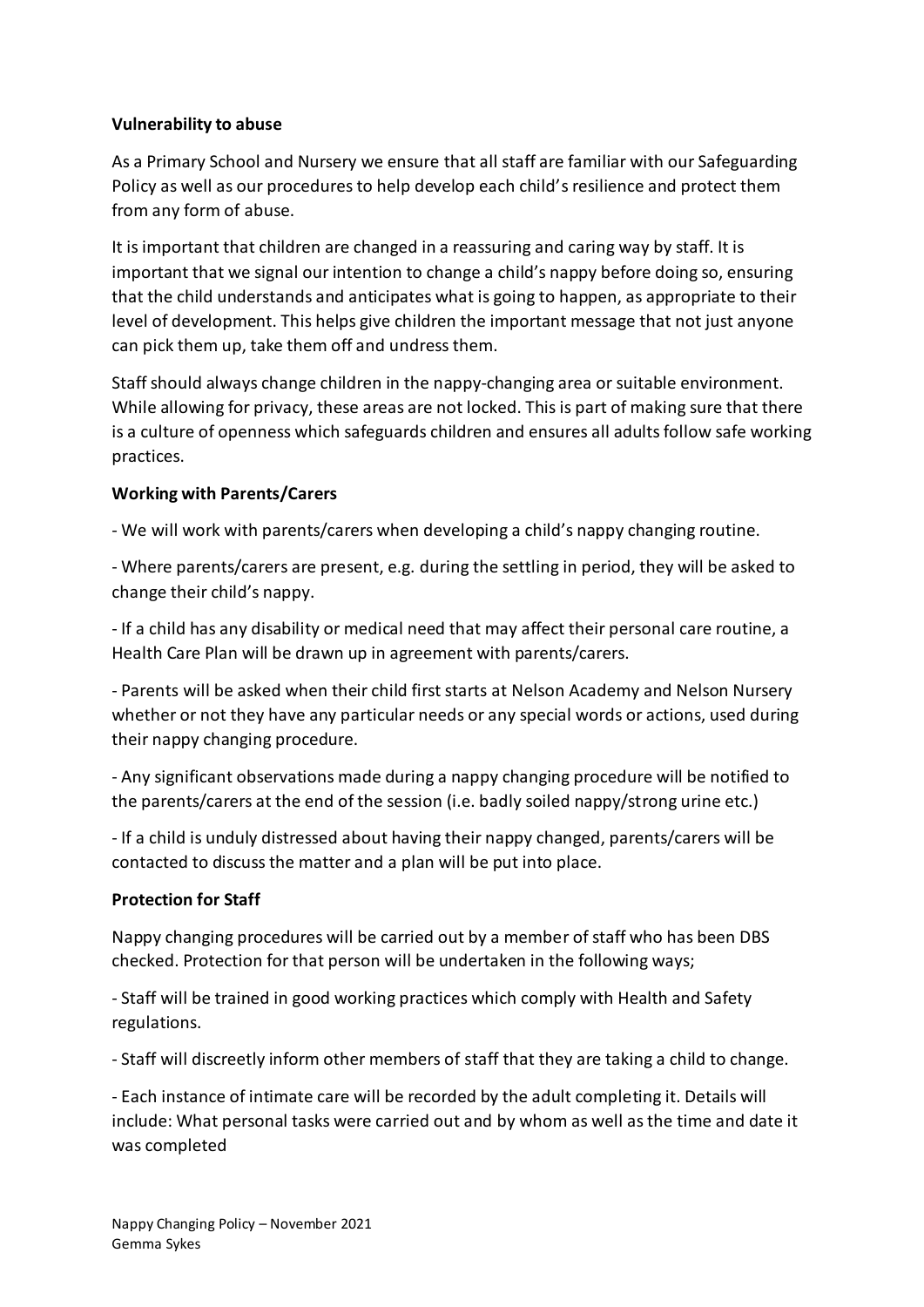- If a situation occurs that causes a member of staff concern, a second member of staff will be called and the incident reported to the Line Manager and recorded.

- Where staff are concerned about a child's actions or comments, whilst carrying out a personal care procedure, this will be recorded and discussed with Nelson Academy's designated safeguarding lead (DSL) immediately.

- Staff will be specifically trained in the area of Intimate/Personal care for children with specific needs.

- To ensure the safe moving and handling of children, children will use steps to independently climb on to the changing area, with support provided if required.

## **Changing procedures followed by staff**:

1. Prepare the changing mat by cleaning it with antibacterial spray.

2. Ensure the following items are ready before changing a child's nappy; clean nappy, wipes and nappy cream if required. (NB – all of these are to be provided by the parents. If necessary, the child should have their own named cream and written permission obtained from the parent for application).

3. Approach the child and say or sign that it is time for a nappy change. Sometimes the child will tell you when their nappy needs changing.

# 4. **In light of Covid19 full PPE to now be worn when changing children, this includes a face mask, gloves and an apron.**

5. Support the child on to the nappy changing unit using the steps.

6. Remove the child's clothing to access the nappy. Try to encourage the child to help as much as possible.

7. The staff member will then remove the child's nappy and clean the area, always from front to back using wipes and cream provided by parents/carers. The staff member must ensure the child is clean and comfortable by putting on a clean nappy and if required, a clean set of clothes.

8. If the child's clothes are soiled, they should be bagged separately and sent home, they should not be rinsed by hand.

9. All nappies whether wet or soiled should be placed into nappy bags.

10. The staff member must then place the used gloves in the bin provided and wash their hands with liquid antibacterial soap and running water and dry them on a disposable paper towel.

11. Clean the nappy changing mat, surrounding area and underneath the mat with antibacterial spray before leaving to dry.

## **Toilet Trained/Training**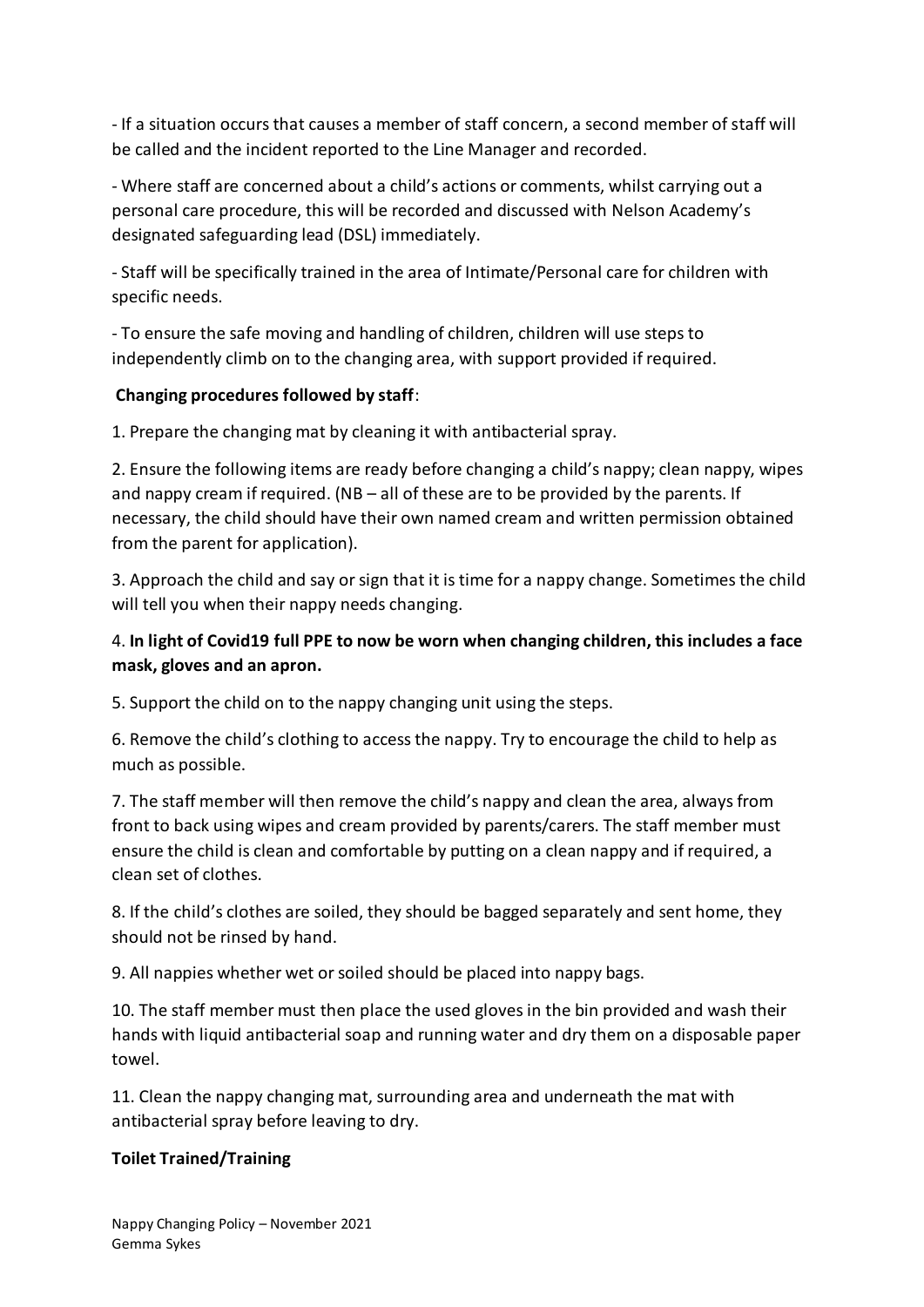- If a child is old enough to meet his own toileting needs, the staff member can support the child according to age and ability, to use a potty or toilet, ensuring that they are comfortable, clean and dry and have washed their hands afterwards.

- Staff members will ensure that a potty, designated toilet or training seat is available for children being toilet trained. It will be cleaned with antibacterial cleaner after use.

- When supporting a child that needs to be changed, the staff member will follow the points in the Changing Procedures section.

## **Parental Responsibilities**

At Nelson Academy and Nelson Nursery we work in partnership with parents/carers and ask them to assist us by ensuring the following:

- Parents/carers understand and agree the procedures that will be followed when their child is changed at Nelson Academy and Nelson Nursery.

- Parents/carers must sign a consent form granting permission for their child's nappy to be changed. (Appendix 1)

- Parents/carers must provide nappies, nappy sacks, wipes, plenty of spare clothes and sundries that will be used and applied as necessary. It is the responsibility of parents/carers at the end of each session, when your child's bag comes home, to ensure their child has plenty of nappy changing provisions (nappies, nappy sacks, and nappy rash cream) and several complete changes of clothing, in preparation for their next session. **If a child does not have the correct nappy changing provision, it is the right of our Academy to ring parents to collect their child.**

– Parents/carers understand that they will be asked to collect their child from Nelson Academy or Nelson Nursery if their child shows symptoms of illness or indications of ill health.

To be reviewed – November 2022